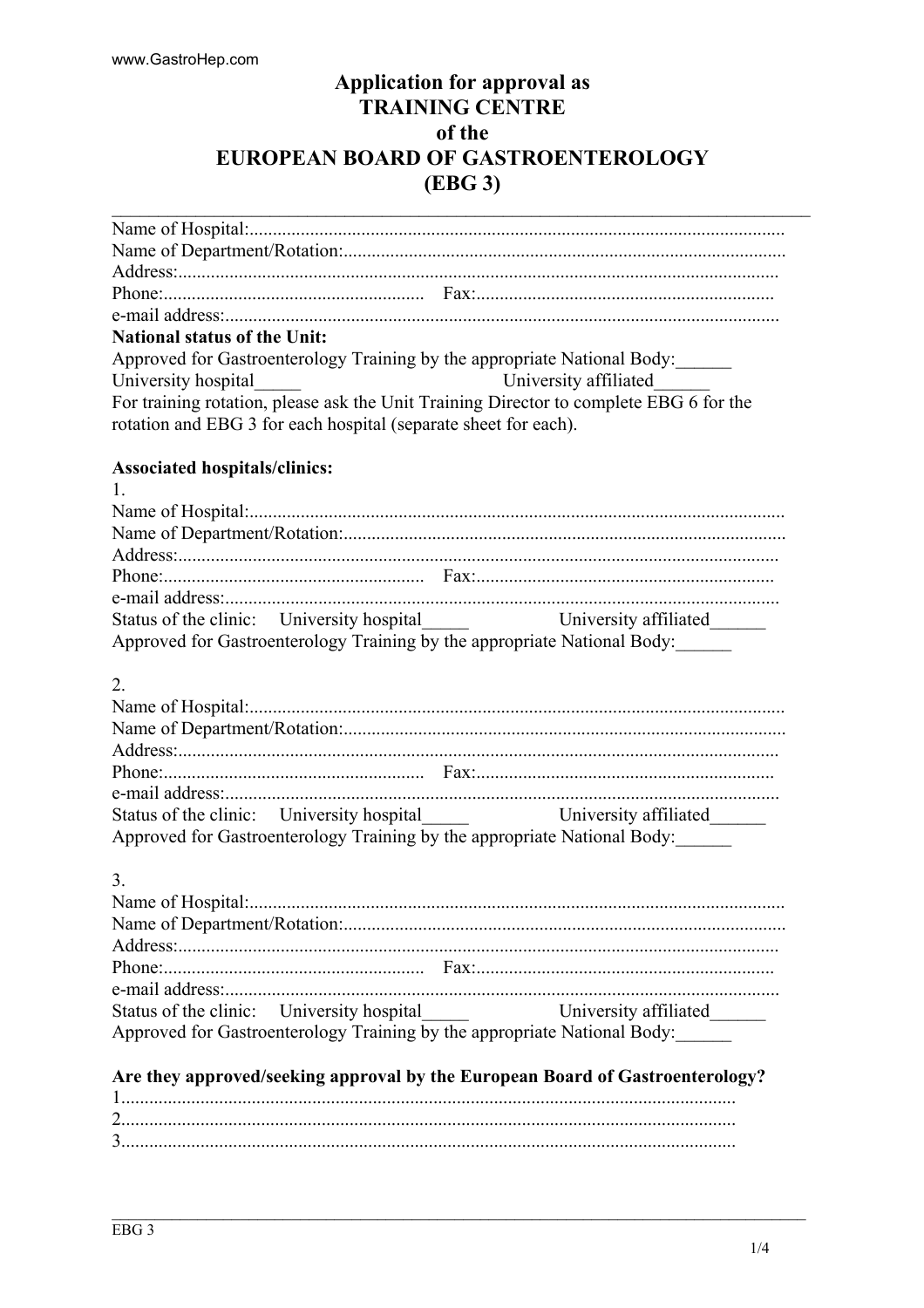# **Names of trainees in Gastroenterology in your clinic?**

# **Titles of training posts?**

## **Senior staff of the clinic involved in Gastroenterology training**

| Name & qualification |                                                | Fellow of EBG? Number of sessions per week |                                   |  |
|----------------------|------------------------------------------------|--------------------------------------------|-----------------------------------|--|
|                      |                                                |                                            | Ward rounds Outpatients Endoscopy |  |
|                      | and the state of the state of the state of the |                                            |                                   |  |
|                      |                                                |                                            |                                   |  |
|                      |                                                |                                            |                                   |  |

3:.........................................................:..........................:..................:..................:................. 4:.........................................................:..........................:..................:..................:.................

#### **Clinical facilities**

| Is the gastroenterology clinic associated with general internal medicine? Yes No: |                                                           |  |  |
|-----------------------------------------------------------------------------------|-----------------------------------------------------------|--|--|
| Number of beds in:                                                                | medical clinic:; primarily for gastrointestinal patients: |  |  |
| Number of admissions per year: General internal medicine:; gastroenterology:      |                                                           |  |  |
| Number of outpatients per year: General internal medicine:; gastroenterology:     |                                                           |  |  |

 $\mathcal{L}_\mathcal{L} = \{ \mathcal{L}_\mathcal{L} = \{ \mathcal{L}_\mathcal{L} = \{ \mathcal{L}_\mathcal{L} = \{ \mathcal{L}_\mathcal{L} = \{ \mathcal{L}_\mathcal{L} = \{ \mathcal{L}_\mathcal{L} = \{ \mathcal{L}_\mathcal{L} = \{ \mathcal{L}_\mathcal{L} = \{ \mathcal{L}_\mathcal{L} = \{ \mathcal{L}_\mathcal{L} = \{ \mathcal{L}_\mathcal{L} = \{ \mathcal{L}_\mathcal{L} = \{ \mathcal{L}_\mathcal{L} = \{ \mathcal{L}_\mathcal{$ 

## **Endoscopy activity in the clinic**

|                 | Number per week    |  |
|-----------------|--------------------|--|
| <b>Sessions</b> | Patients (approx.) |  |

Oesophago-gastro-duodenoscopy **ERCP** Flexible sigmoideoscopy Colonoscopy Rigid sigmoidoscopy Proctoscopy

## **Therapeutic endoscopy techniques** (tick box)

| <b>Balloon</b> dilatation |
|---------------------------|
| Laser therapy             |
| Sphincterotomy            |
| <b>Biliary stenting</b>   |

Sclerotherapy PEG insertion Gallstone removal Polypectomy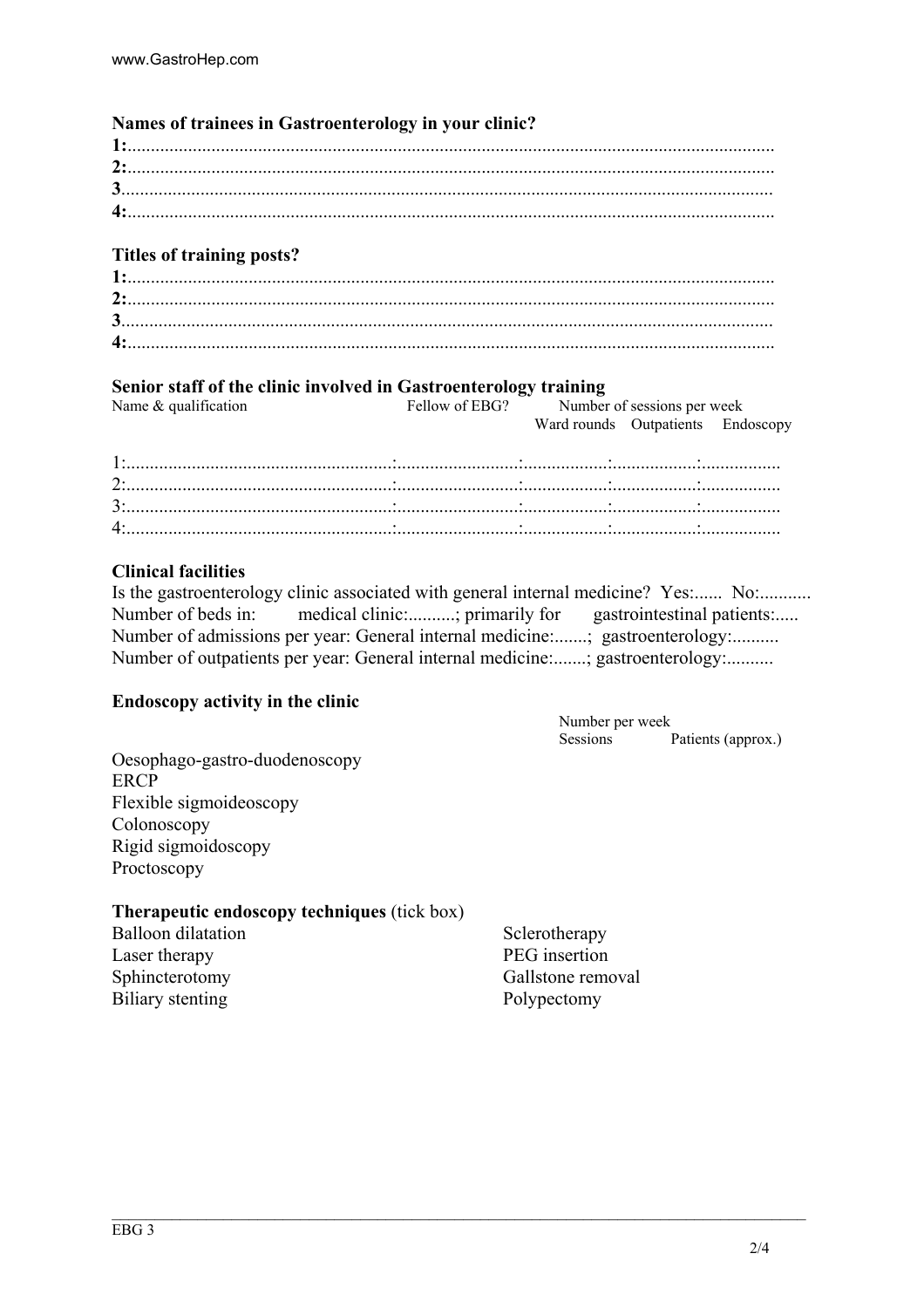| www.GastroHep.com    |                                                               |                      |      |
|----------------------|---------------------------------------------------------------|----------------------|------|
| Abdominal ultrasound |                                                               |                      |      |
|                      | Does the trainee has access to ultrasound training (tick box) |                      |      |
|                      | in the clinic in radiology department                         | in associated clinic | none |

#### **Duties of trainee**

Weekly timetable Morning Afternoon Monday Tuesday Wednesday Thursday Friday

On- call duties - please specify

Outpatient sessions per week: Speciality patients (indicate the approximate share of patients)<br>Gastroenterology % Hepatology % Hepatology  $\%$  General internal medicine  $\%$ Teaching duties - indicate type (lectures, tutorials, bedside teaching etc.) Undergraduate Postgraduate Other (please specify) **Medical audits** What is the involvement of the trainees in audits?

| <b>Staff rounds and conferences</b> (indicate number per week) |                   |                       |          |  |  |  |
|----------------------------------------------------------------|-------------------|-----------------------|----------|--|--|--|
| Internal                                                       | With the surgeons | With the radiologists | Combined |  |  |  |

 $\mathcal{L}_\mathcal{L} = \{ \mathcal{L}_\mathcal{L} = \{ \mathcal{L}_\mathcal{L} = \{ \mathcal{L}_\mathcal{L} = \{ \mathcal{L}_\mathcal{L} = \{ \mathcal{L}_\mathcal{L} = \{ \mathcal{L}_\mathcal{L} = \{ \mathcal{L}_\mathcal{L} = \{ \mathcal{L}_\mathcal{L} = \{ \mathcal{L}_\mathcal{L} = \{ \mathcal{L}_\mathcal{L} = \{ \mathcal{L}_\mathcal{L} = \{ \mathcal{L}_\mathcal{L} = \{ \mathcal{L}_\mathcal{L} = \{ \mathcal{L}_\mathcal{$ 

**Library facilities** 

**Office facilities for trainees** 

**Study leave arrangements for trainees**